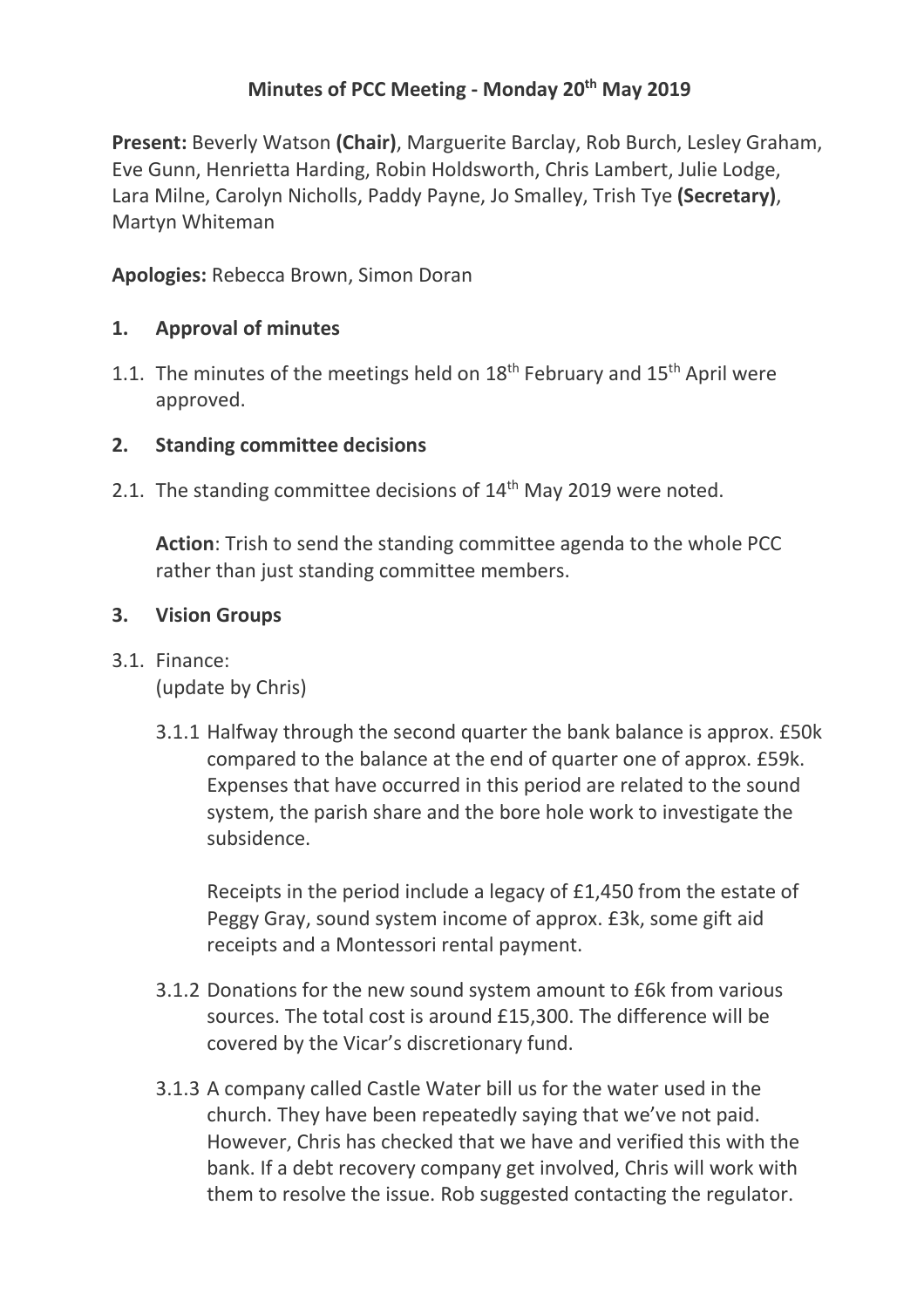**Action:** Chris to contact Ofwat.

- 3.1.4 There was a short discussion concerning our predicted financial deficit and what action we can take. Beverly explained that this will be the focus for the Finance Vision Group.
- 3.2. Worship Vision Group (update by Beverly)

3.2.1 Sound system:

The new sound system needs a little more fine-tuning, but is already showing a huge improvement. It has been used to good effect at Altogether Worship, two school services and with the band. Although it is easy to use, we still need to learn a little more to make the most of it. Simon Doran currently knows most about operating and adjusting the system.

Marguerite enquired about the availability of roving microphones. We have four and we need to put one on the altar ready for use by anyone who needs to speak during the service.

Lesley enquired about the old microphones and Beverly explained that these will be re-used in the hall.

3.2.2 Youth Led Programme

A new Youth Led programme has been devised with the help of Julie Shaw and Jo Dwyer. The programme will now include three events per term; Social, Sustenance and Service.

The Matrix Youth Hub has now opened and got off to a very good start. Six young people attended and there has been further interest shown for the next event.

Henrietta explained that Martyn is now involved in the 18+ group and there is going to be a renewed focus on this group too.

3.3. Children & Young People Vision Group: (update by Beverly)

3.3.1 Matrix:

(See 3.2.2 above)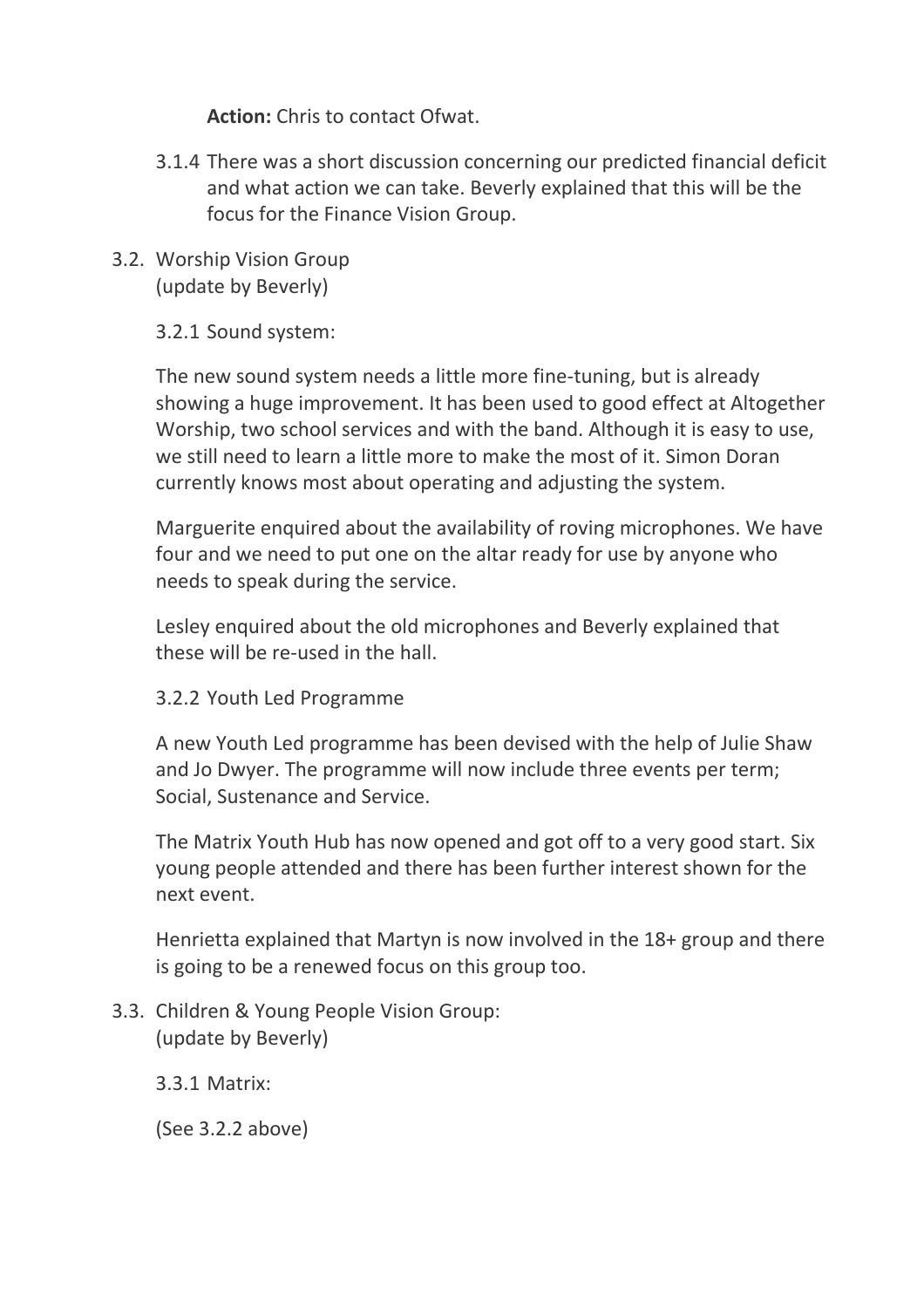## 3.3.2 Children's Church

Julie Lodge has kindly offered to take over from Andy and Linda Wells for this term. At the first event, Julie provided breakfast and there was some good discussion among the young people.

Quest are rewriting the flyer, mostly making it less wordy. A new strapline of "Belonging and Believing Together" will be used in publicity materials and as a reminder of the purpose of Children's Church.

Alison has suggested that we let parents use the chapel as a creche area which is being progressed by Jeanette. Jo expressed some concern that this may not be the best solution for parents and carers as they will be further away from the service.

We plan to advertise for more Children's Church volunteers.

Beverly extended thanks to Julie for taking this on for the time being.

3.4. Church Seating

Beverly reported that there are now seven people in the group to look at church seating; Richard Pointer, Eve Gunn, Marguerite Barclay, Paddy Payne, Martyn Whiteman, Lara Milne and Beverly. We therefore have a good breadth of views. Beverly is looking to arrange the first meeting. The group will look at how we might use the church building as we move forward. There will be visits to other churches, especially those using their buildings differently during the week.

### 3.5. Events

3.5.1 Fête update:

Henrietta reported that the fête team consists of Henrietta, Trish, Lara, James Heaphy, Emily Heaphy and Linda & Andy Wells. The team currently meets fortnightly. There is now a sign-up list in the lobby which Henrietta urged everyone to respond to however they can.

Marguerite asked why we were including a prayer station and Henrietta suggested that as it is a church event, we should offer a space for quiet contemplation. Carolyn agreed that it is important to provide this.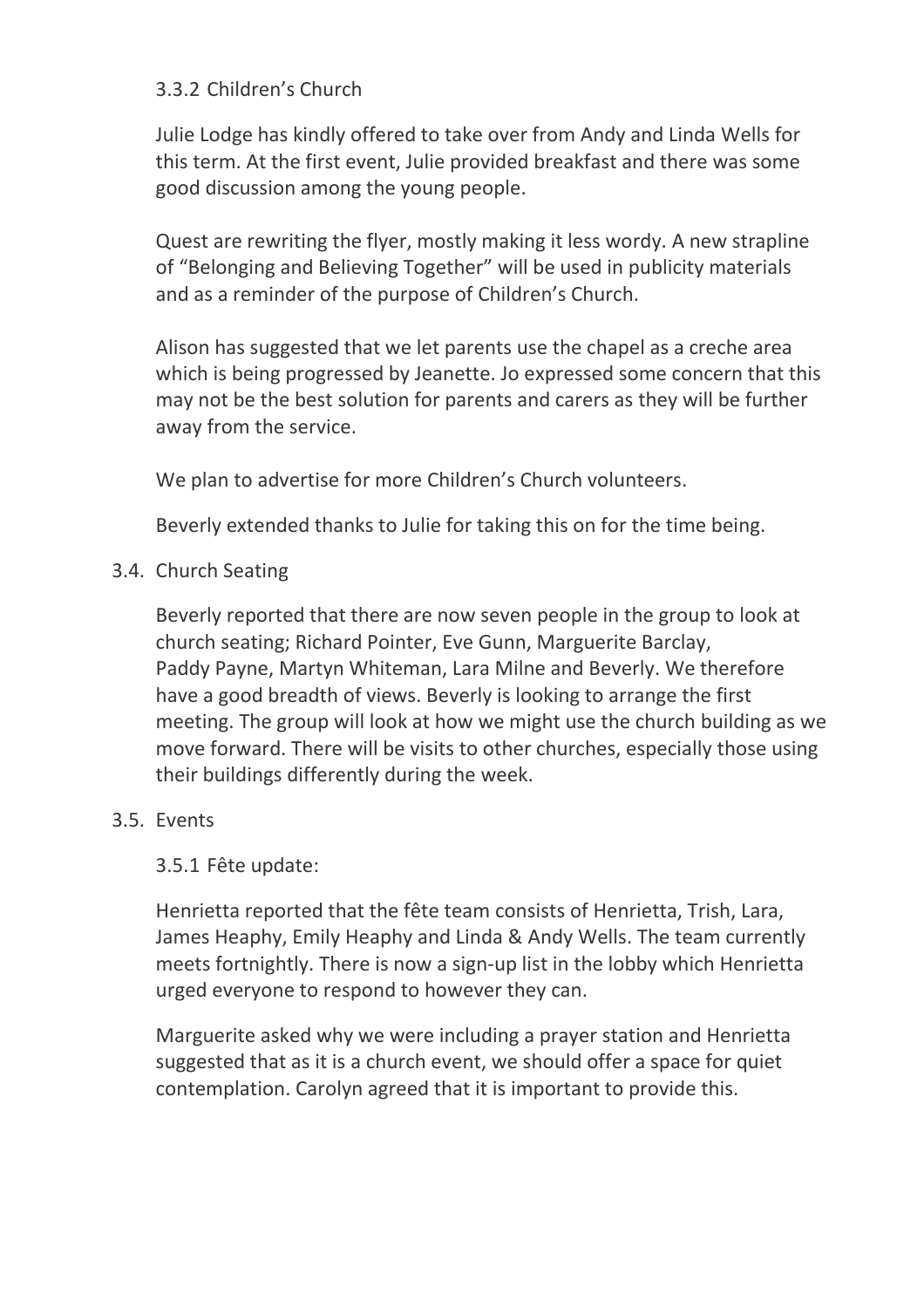# 3.6. Premises:

(update by Robin)

# 3.6.1 Windows

We are looking to put a decorative film on the glass of the old baptistry window. This will cost in the region of £400. We hope to request design suggestions from the congregation in June, have some digital design options by September with the film in place around October. The film will be removable and so replaceable. The New Life Baptist Church in Stoughton has used one of the suppliers we are considering.

**Action:** Paddy to draft a notice to invite ideas.

## 3.6.2 Subsidence

Following the bore-hole work and subsequent soil analysis, the reports have been sent to our architect. He recommends that we continue regular monitoring of movement for the next 2-3 years whilst planning how to finance remedial work that may be necessary. We're taking readings from the tell-tales approximately every 6 weeks. Marguerite asked if we are covered by insurance, but sadly, no churches are covered for subsidence.

# 3.6.3 Storage

At the recent work afternoon, there was a good clear-out of the chair store. We have installed the first metal storage unit and filled with all the gazebos. We have also moved the cupboard from reading room into the chair store. Work is still needed to address the shed storage on the field. Currently we have just done some painting of the sheds.

### 3.6.4 Montessori Play Area

The Montessori Nursery have obligations to provide a sufficient outside play area. We are looking at possibilities to improve the existing area. The cost of renovating the area using artificial grass is in the region of £4-7k. We would be in a good position to get some external funding for this project.

### 3.6.5 Front paving slabs

We are trying to get quotes for addressing the uneven slabs and drainage channel in front of the church entrance. Although it has been difficult to get quotes, this remains on the list of works.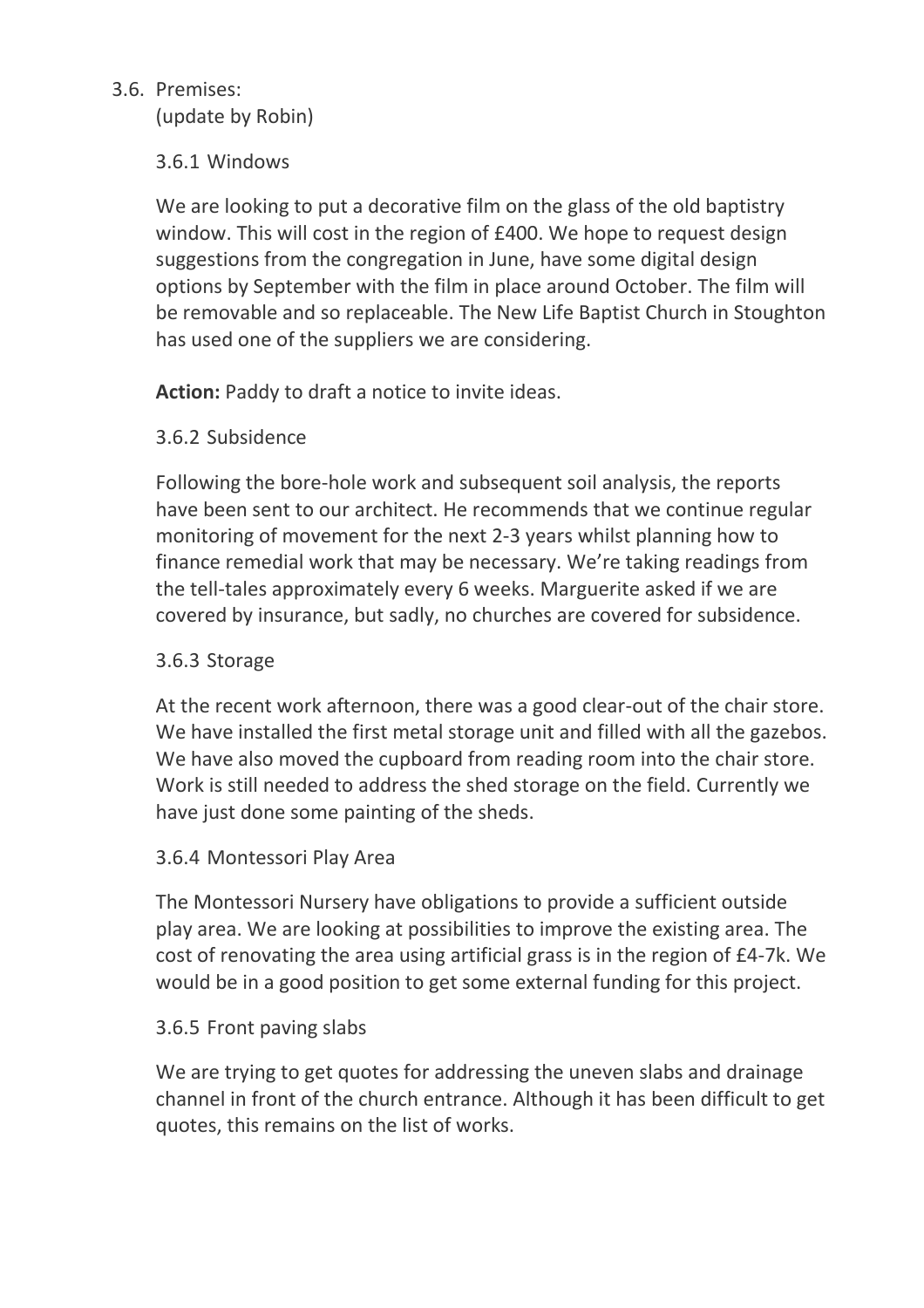## 3.6.6 Reading Room

The Reading Room needs painting along with new carpets and curtains. The Poyle Trust will give more funds, but we need more community-based bookings in order to apply for them.

### 3.6.7 Hall improvements

Beverly has requested that the Premises Vision Group start to explore how we could improve the hall entrance, kitchen, toilets and foyer. We are looking to get some advice and ideas from an architect. St Paul's in Woking have recently had work done and recommend their architect and builders and have invited us to come and see their new facilities.

### **Action: Premises Vision Group**

Beverly extended thanks to Robin for the hard work of the group, covering many aspects of our church, hall and grounds.

3.7. Mission Vision Group (update by Carolyn)

#### 3.7.1 Pilgrimage

The pilgrimage was a lovely event, with people joining and leaving, which is all part of a pilgrimage. It was lovely to have extra people come to Winchester to celebrate evensong with the walkers. Sponsorship raised for the Koens is approx. £700.

#### 3.7.2 Christian Aid Week

Envelopes went out to every house in 75% of the parish. We made some judgements on which roads to deliver to. We didn't collect the envelopes but suggested ways to donate, including delivering envelopes back to church. The car wash in the Village Hall car park helped to raised our profile and the team washed 16 cars in the 2 hours. We also sold cake and made over £200.

Beverly extended her thanks to the Mission Vision Group.

### **4. Transforming Church Plan**

4.1. Review of goals

Trish presented the updated goals document. Colour coding has been used to indicate the progress being made.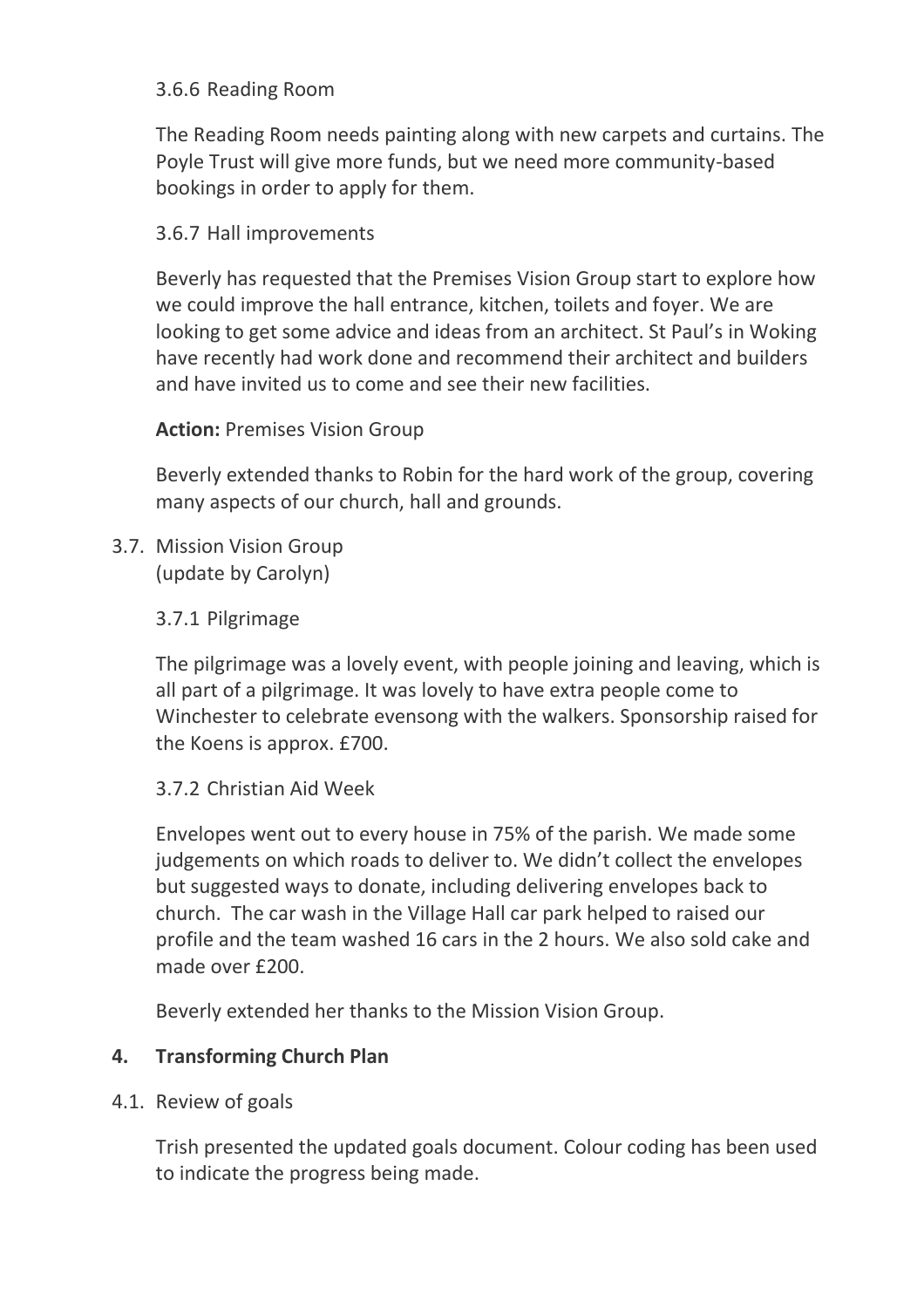**Action:** Trish to update that 9 people walked the pilgrimage.

Marguerite questioned how we define a disciple and questioned that the attendance of a course is a measure of meeting a goal. The Diocese 'Transforming Church, Transforming Lives' document was referenced as 'Making Disciples' is the Diocese's first goal.

Jo asked if the goals and progress get reported upwards. Beverly explained that the archdeacon will examine them when he visits. We also submit the goals to the Diocese's Parish Development team.

## **5. Vicar's report**

Beverly updated the PCC on the period since the induction meeting on 15<sup>th</sup> April:

• Easter:

We had a joyful Easter with Palm Sunday and the donkey a particular highlight. We also celebrated Maundy Thursday with the choir, Good Friday All Age Worship and the Watch. On Easter Day we had the 5am Vigil followed by breakfast, then the 8am and 10am services. Additionally, we had the Dray Court Easter service and two Queen Eleanor's school services (in church for the first time). The school services involved 400 children and the staff.

• Farewells:

We said goodbye to Mike Truman as a Licensed Lay Minister (LLM), after 20 years of service. Mike still remains very much part of our congregation.

We said goodbye to Pippa after 2 years of her curacy. She is now enjoying being part of the team at Christchurch Woking. Andy and Linda Wells have stepped down from Children's Church. William Lowrie finished his placement as trainee LLM. Margaret Roberts has stepped down as choir trainer after 3 years and we welcome Karen Taylor who is taking over in the role of choir director.

- Beverly has been busy picking up the work that Pippa previously covered, particularly around Children & Youth. This has provided a natural opportunity to refresh programmes. Beverly will take care of Children & Young People for now but hopes someone will come forward to chair the vision group in time.
- We have sadly had two deaths; Jill Henderson and Irene Harriss.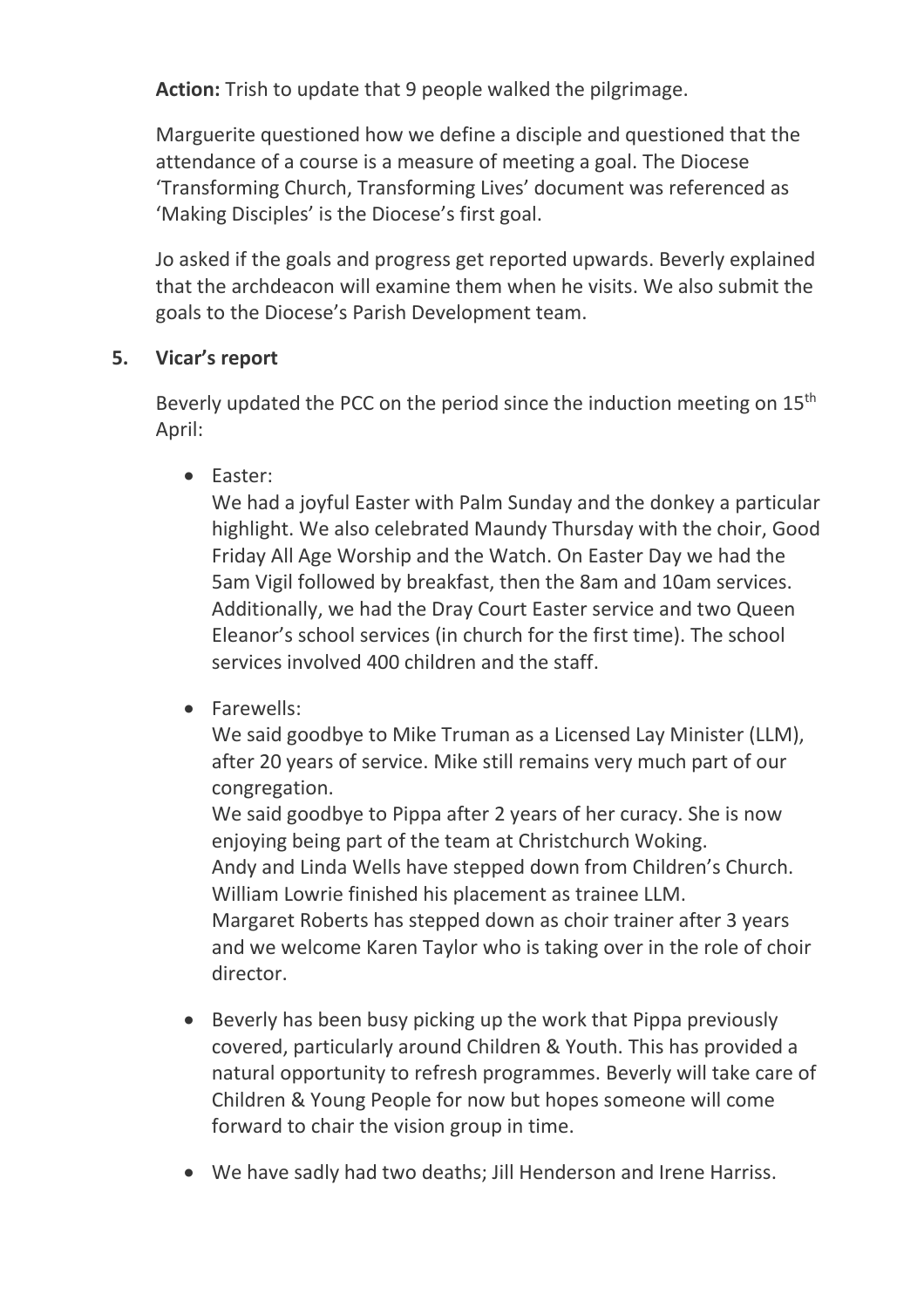- New people seem to be trickling in and this is something for us to be encouraged by. We must all make newcomers feel welcome and part of the church.
- The Mission events have taken place, as described earlier by Carolyn.

Beverly concluded by reflecting that we have lots to give thanks for and a lot to be done. There is a sense of God at work and Beverly is very encouraged by level of commitment throughout the church.

Henrietta enquired whether we will get another trainee LLM and Beverly said that it is possible.

Jo asked if we are likely to have another curate. Beverly explained that we would have to apply and usually the Parish is expected to supply housing. At present we are very dependent on our rental income from Thorn Bank. Pippa was an unexpected placement as so we probably would not have another curate in the near future.

Paddy enquired of Beverly's workload and whether this is an issue, especially as Beverly is also an Assistant Area Dean. Henrietta commented that the senior team look to support Beverly and encourage her to use others where she can. Julie stressed that we mustn't over-complicate things and that we should accept that sometimes we can't take on things that we'd like to.

Lesley commented that we should take the opportunity to ask for help from other churches, for example when looking for courses. Beverly's position an Assistant Area Dean makes it easier to spot these opportunities.

# **6. Safeguarding**

### 6.1. Update

(by Julie)

There is currently a big push on training as many people are due to renew. The Safeguarding Team will review the status of outstanding training at the end of the summer term. We may hold a training event here or use spare places on St Nicolas' onsite Core 1 training.

Although we have lost Pippa, we still have a large Safeguarding Team and although we're in a good place, we can never stop and be complacent.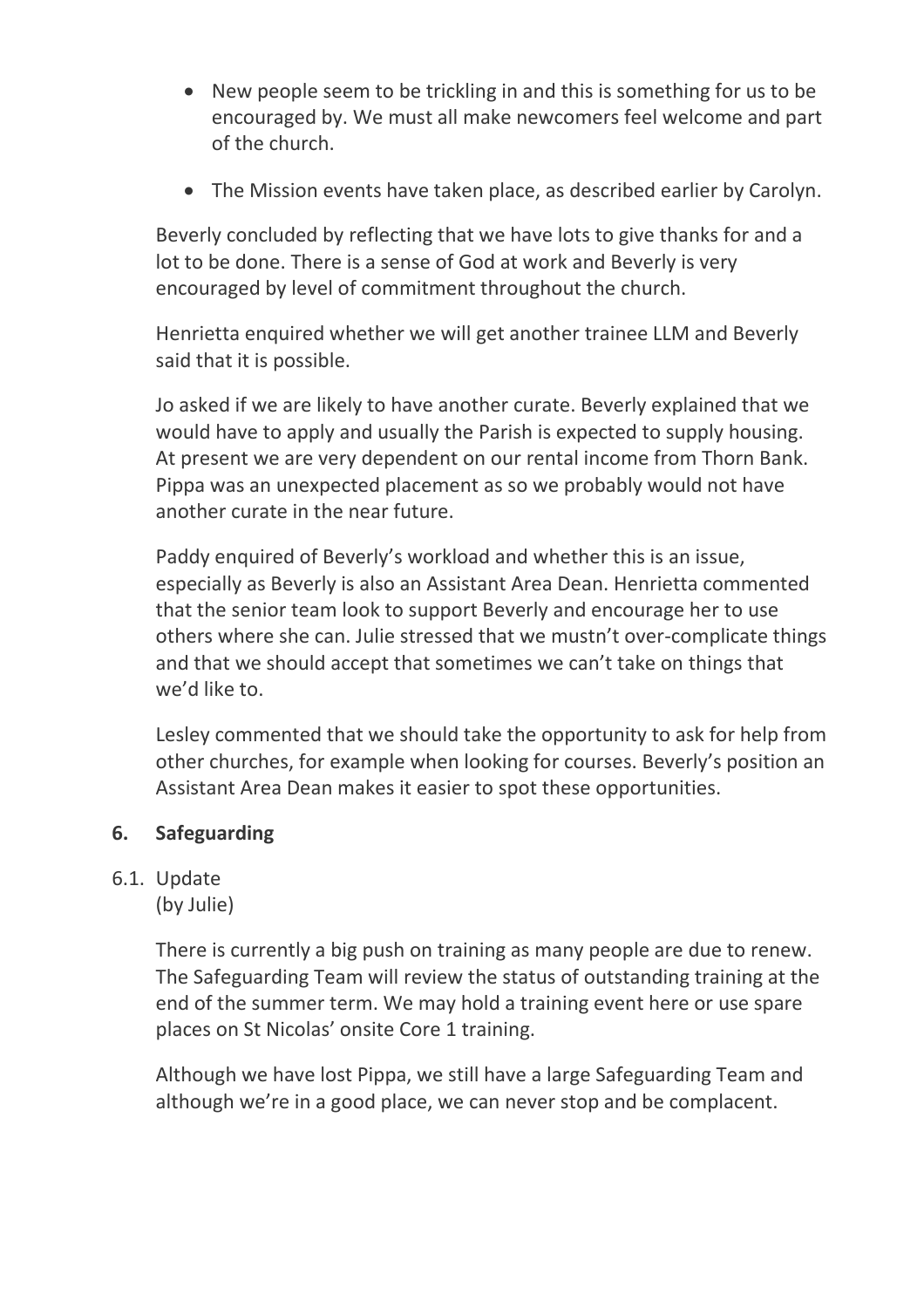## 6.2. Adoption of the Safeguarding Policy

As this is the first full meeting of the new PCC, we need to adopt the Safeguarding Policy. The only change to last year is that Carolyn was our Designated Safeguarding Lead. As Julie is now on the PCC, this is no longer necessary and Julie is officially the lead.

Beverly extended her thanks to Julie.

### **7. Approvals**

7.1. Church website redesign

Trish presented a proposal to change the website software from Church 123 to ChurchEdit (which can work alongside iKnow). Moving over to ChurchEdit will involve redesigning the website and moving and rewriting content.

The current subscription for Church 123 is £195/annum and expires on 30th September. ChurchEdit will cost £215/annum and we will receive a £50 discount for using iKnow.

**Proposal**: That we move to ChurchEdit with a re-write over the summer. Also, that, if required, we spend an additional £300 on some design work from ChurchEdit.

**Proposed**: Trish Tye, **Seconded**: Carolyn Nicholls; Unanimously agreed.

**Action**: Trish – to monitor website usage to see which parts of the site are most used and to be able to measure any improvements after the re-write.

**Action**: Trish – to organise the ChurchEdit subscription and start progressing the redesign.

7.2. Hall rates for evening parties

We have had some enquiries for hall bookings that extend later into the evening.

**Proposal:** That for bookings that extend beyond 10pm, we charge £20/hour and request a refundable deposit of £500 (ideally a cheque)

**Proposed**: Eve Gunn, **Seconded:** Chris Lambert; Unanimously agreed.

There was some discussion over whether our rental rates are adequate and it was concluded that this could be something for the Finance Vision Group to look at.